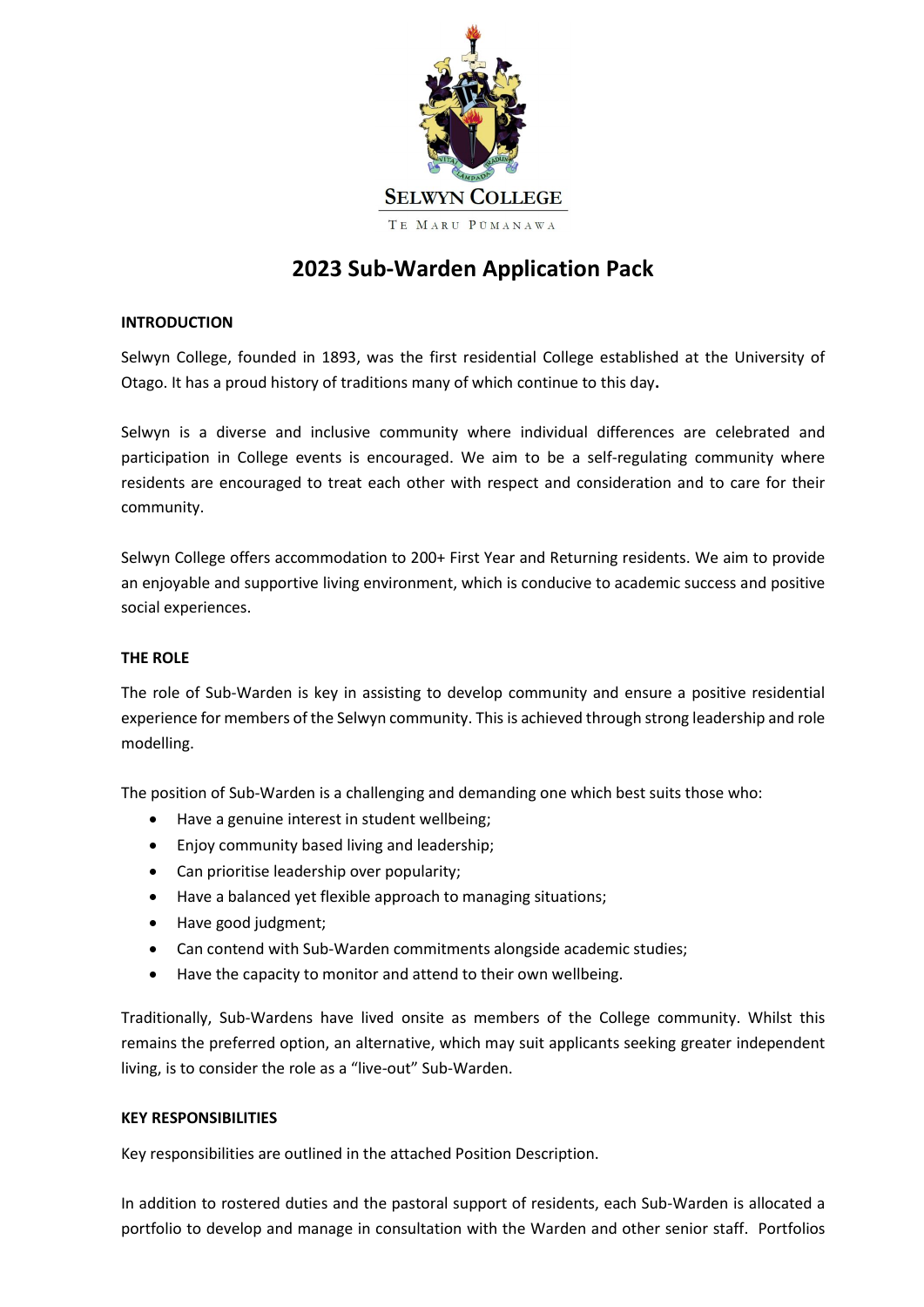may vary each year, though have included for example, Sustainability, Community Outreach, Returner/Exie Liaison, Māori/Pasifika, Wellbeing, SCSA Committee support, etc.

# **HOURS OF WORK**

The role of Sub-Warden is a paid part-time position of 20 hours per week (40hrs per fortnight) for the period of the residential year and the two weeks prior (welfare team training). Hours of work comprise a combination of rostered shifts and flexible hours for attending to the pastoral care of residents and portfolio responsibilities.

Each year, senior staff closely support Sub-Wardens to ensure their academic success is a priority. The College understands the required level of academic commitment by Sub-Wardens, who are often fourth year students (or above), is significant. This, in addition to perceived work responsibilities, may be a determining factor in deciding whether to apply for a Sub Warden position at Selwyn College.

The College has supported many Sub-Warden's on placement over the years. Generally however, Sub-Warden positions are not suited to any student who may be required to spend *significant periods away from Dunedin* during the academic semester.

For applicants interested in the role as a 'live-out' Sub-Warden, hours of work will be for a set number of rostered shifts per week. Additional shifts may be provided as needed, for example extra staffing for a College event, or to cover Sub-Warden leave.

With respect to remuneration and accommodation fees for 2023, this will be confirmed, once approved by the Board of Governors, toward the end of July.

#### **TRAINING AND SUPPORT**

Sub-Wardens will receive training and support throughout the year. A comprehensive *Welfare Team* training programme is scheduled for the two weeks prior to the 2023 residential year (likely commencing Tues 7 February, tbc). It is compulsory that all Sub-Warden's attend the training.

#### **APPLICATION PROCESS**

Applications are invited from senior tertiary students.

Applications are to include:

- **Cover Letter** outlining your motivation for applying and interest in the position. Be sure to also demonstrate your suitability based on the key responsibilities of the Position Description.
- **Resume** Including the name and contact details of two referees (who know you in a professional capacity), indicating their relationship to you.

The recruitment process, including acceptance of applications, interviews and appointments, will occur on a rolling basis between mid-May and mid-July. Applications can be submitted at any time.

**Please email applications to Jess Gould, Deputy Warden. E[: jessica.gould@otago.ac.nz.](mailto:jessica.gould@otago.ac.nz)** Applicants of interest will be contacted by the Deputy Warden to arrange an interview.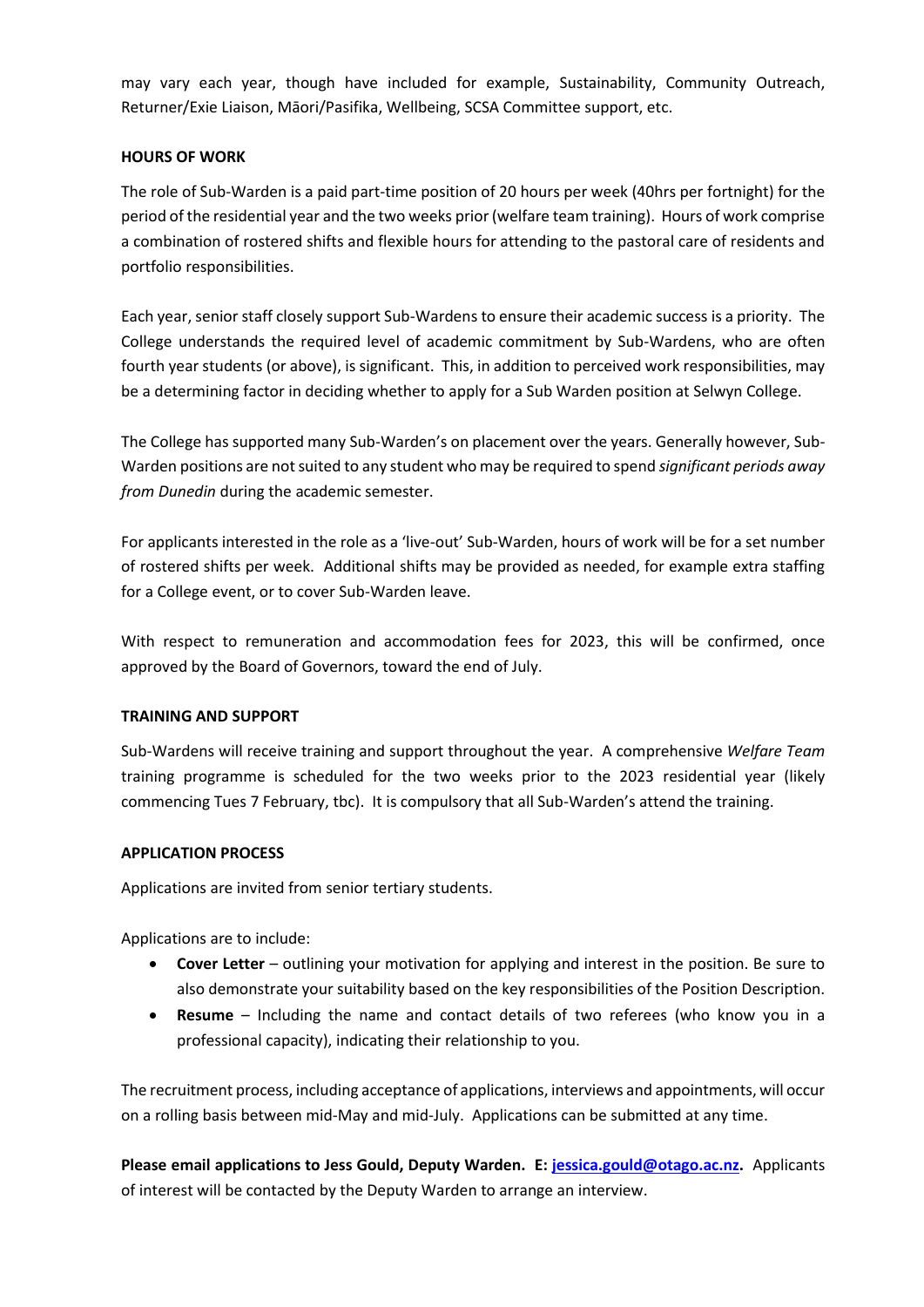#### **FURTHER INFORMATION**

Any potential applicants seeking further clarification or wishing to discuss any aspect outlined above are welcome to contact the Warden or Deputy Warden prior to considering an application.

Luke McClelland and Dess Gould Warden, Tautiaki **Markarya Papatiaki Piki** Deputy Warden, Tautiaki-Piki E: [luke.mcclelland@otago.ac.nz](mailto:luke.mcclelland@otago.ac.nz) E: jessica.gould@otago.ac.nz M: 021 418 809 M: 021 930 189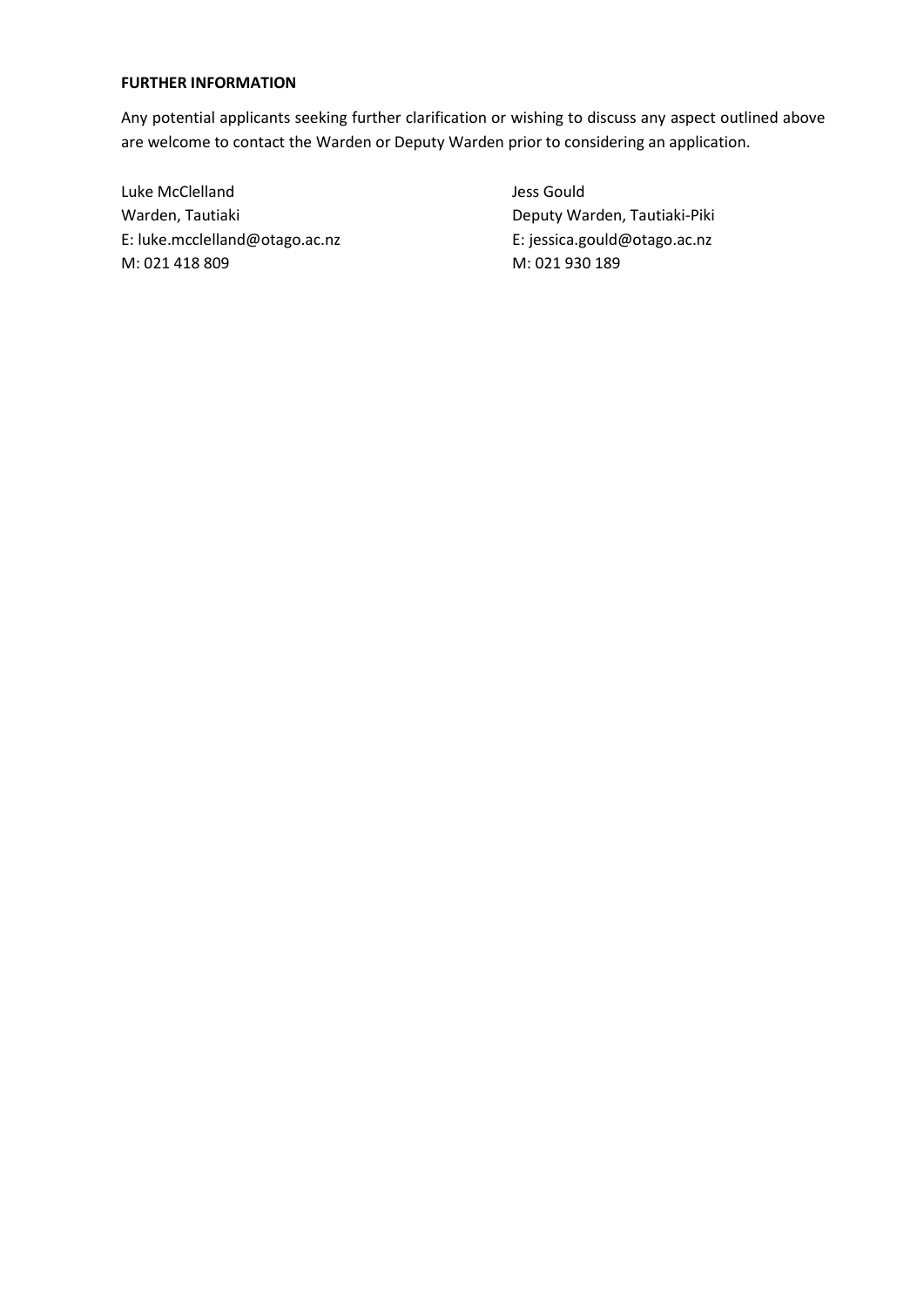

# **POSITION DESCRIPTION**

- **POSITION TITLE**: **Sub-Warden**
- **RESPONSIBLE TO**: The Warden Deputy Warden Assistant Warden

#### **FUNCTIONAL RELATIONSHIPS:**

- College senior management
- Welfare team members
- College Chaplain
- College residents
- College staff and contractors
- University of Otago staff

# **SELWYN COLLEGE VALUES**

Selwyn College is a not-for profit residential college on the northern border of the University of Otago campus. The Board of Governors state the fundamental object of Selwyn as "*an inclusive academic residential community, founded on the principle of mutual care, valuing and promoting the physical, mental and spiritual wellbeing of all of its members*".

Key values are:

- *Community* Selwyn is an inclusive community which demonstrates mutual care
- *Education –* Selwyn provides an environment conducive to academic excellence and broad education
- *Wellbeing* Selwyn develops the whole person, spiritually, mentally and physically

#### **POSITION PURPOSE**

The prime function of the position is to provide leadership and pastoral support for resident members of the College and to develop/manage a designated portfolio.

#### **KEY RESPONSIBILITIES**

Key tasks include, though are not limited to, the following:

#### *Community & Wellbeing*

- Facilitate and foster community spirit;
- Encourage and role model healthy, respectful and caring relationships amongst College community and staff;
- Ensure residents are cared for and that residents who require medical or other support services receive appropriate care;
- In conjunction with the senior college staff, contend with problem behaviour or other such initial breaches of College rules and regulations;
- Support residents to understand and learn the importance of self-care;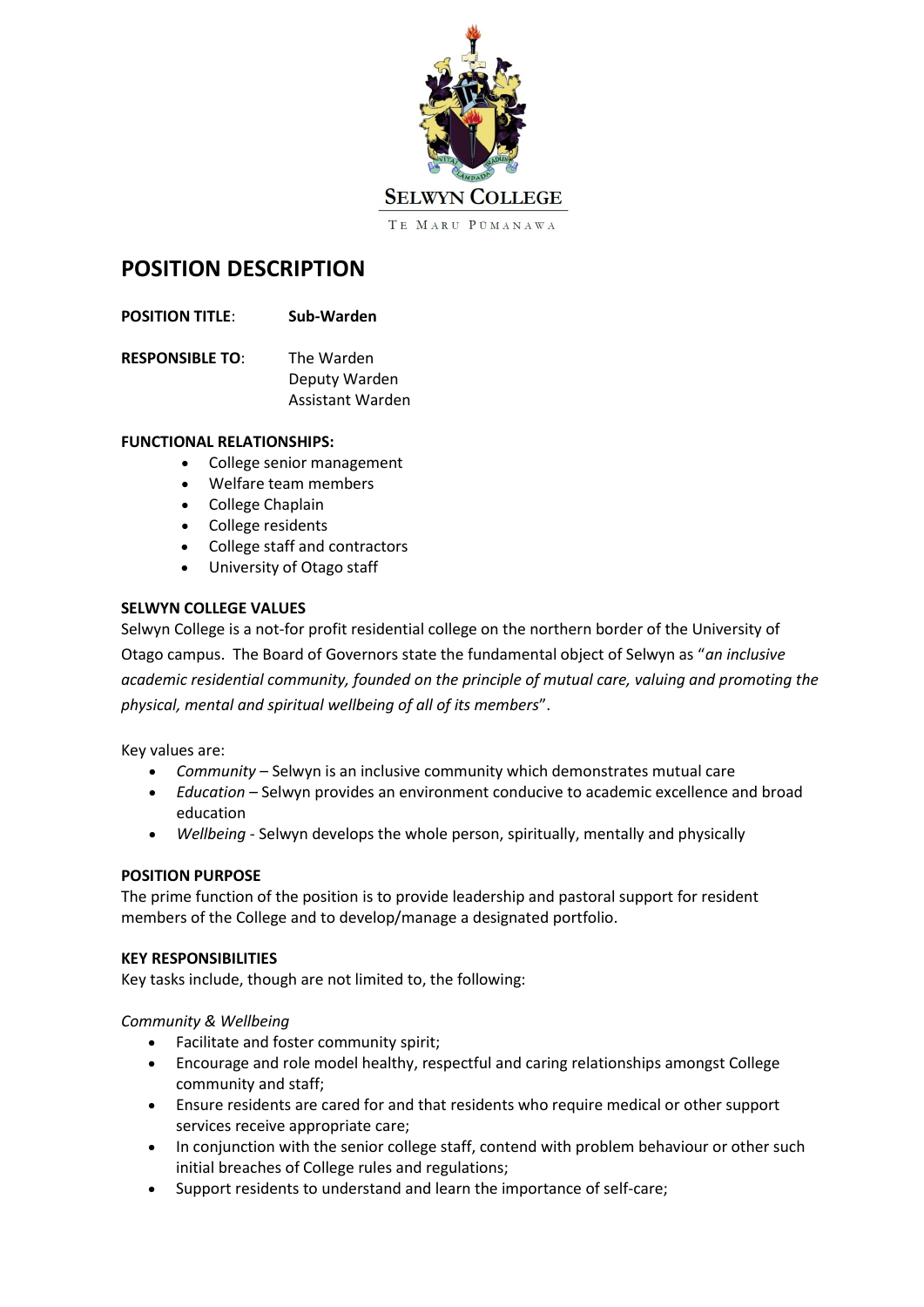Ensure that an orderly and productive study environment is maintained within the College;

# *Security, Health & Safety*

- Assist with scheduled/unscheduled evacuation drills and any other emergencies, including giving first aid;
- Maintain a general awareness of College security and notify senior college staff and/or Night Porter of any relevant matters during the evening;
- Acting as the first point of contact for the Night Porter and other staff to report incidents;
- Open/lock gates, patrol of College buildings and manage the security system as required;
- Report any property (eg damage or maintenance) or domestic (eg cleaning) issues;
- Assist to maintain acceptable standards of behaviour across the College community.
- Ensure incidents, accidents and near misses are reported as required by legislation and College procedure.

# *Housekeeping*

- Assist to ensure the College is kept in a clean and tidy state;
- Ensure residents meet expectations with regard cleanliness and tidiness of common areas and their own bedrooms.

# *Other*

- Conduct rostered duties as required, stationed in main office or other area specified by senior college staff;
- Complete any reports or other documentation as required by senior college staff;
- Assist with the "meet n greet" of visitors to the College as requested;
- Communicate openly and effectively with fellow Sub-Wardens, working cooperatively to ensure a positive team dynamic;
- Other related tasks as directed by senior college staff.

# **TRAINING & SUPPORT**

- Requirement to attend the two week training programme, prior to commencement of residential year, as scheduled by the College.
- Attend senior residential student professional development as specified by senior college staff or other such activities as requested.

# **EXPECTED OUTCOMES**

Expected outcomes of the position are achieved when:

- Objectives and procedures as set out in the *Welfare Team* Handbook are met;
- Duties are completed in a timely and effective manner, without the need for close supervision;
- Community spirit within the College is being fostered;
- Confidentiality of residents is maintained, with matters of a sensitive nature being reserved for communications with Warden and Senior Management Team unless otherwise instructed.

# **EXPECTATIONS AS SENIOR MEMBERS OF THE COMMUNITY**

As senior members of the Selwyn College community, in addition to paid hours of work, there are certain other community-related obligations that are expected of Welfare team members. Participation is implicit in the special character of Selwyn College. Examples include:

- Acting as a role model in all aspects of College life.
- Contributing to and participating in the College community and its activities in a positive supportive manner. For example attending College social, sporting and cultural events; and formal services and dinners.
- Involvement with the College House exchange, Ski trip and other such activities.